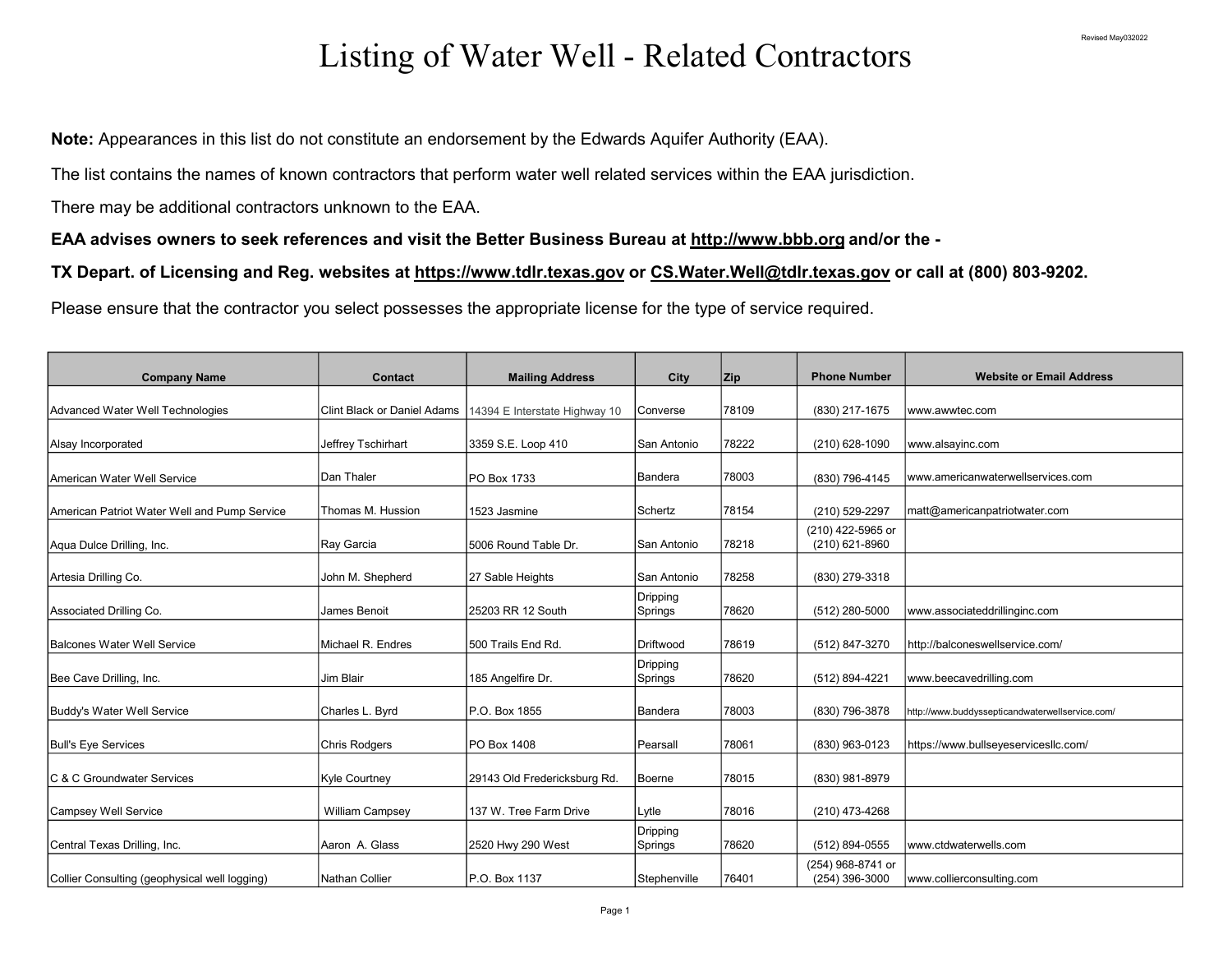## Listing of Water Well - Related Contractors

| <b>Company Name</b>                                     | Contact                 | <b>Mailing Address</b>      | City                 | Zip   | <b>Phone Number</b>                 | <b>Website or Email Address</b>              |
|---------------------------------------------------------|-------------------------|-----------------------------|----------------------|-------|-------------------------------------|----------------------------------------------|
| Cummings Wireline Service, LLC (geophysical well        |                         |                             |                      |       |                                     |                                              |
| logging)                                                | Dave Cummings           | 6109 Portchester            | Schertz              | 78108 | (210) 316-9097                      |                                              |
|                                                         |                         |                             |                      |       |                                     |                                              |
| Davenport Drilling & Pump Service                       | Dean Davenport          | 11844 Bandera Rd., PMB 711  | <b>Helotes</b>       | 78023 | (210) 688-3657                      | www.davenportdrilling.com                    |
| DK Drilling and Water Service                           | Stanley Keith           | P.O. Box 3040               | Bandera              | 78003 | (830) 796-3563                      | dkwaterwells@gmail.com                       |
|                                                         |                         |                             |                      |       | (830) 899-4577 or                   |                                              |
| <b>Flugrath Construction</b>                            | David Flugrath          | 1235 Lone Oak Rd.           | <b>New Braunfels</b> | 78132 | (210) 275-1481                      |                                              |
|                                                         |                         |                             |                      |       | (210) 557-8884 or                   |                                              |
| Forney's Well Drilling aka PF Water Well Service        | Phillip D. Forney, P.G. | P.O. Box 90284              | San Antonio          | 78209 | (210) 942-9882                      | https://www.pfwellservice.com/               |
| Geo Cam, Inc. (geophysical well logging)                | <b>Mike Miller</b>      | 18847 Redland Rd, Suite 104 | San Antonio          | 78259 | (210) 495-9121                      | www.geocaminc.com                            |
|                                                         |                         |                             |                      |       |                                     |                                              |
| Geoprojects International, Inc (environmental drilling) | Evan K. Schaefer        | 8834 Circle Dr.             | Austin               | 78736 | (512) 288-3777                      |                                              |
| Geothermal Drilling Co. (environmental drilling)        | William McPike          | 8840 Hwy 75 South           | Huntsville           | 77340 | (936) 291-0739                      | https://www.geothermal-drilling-inc.com/     |
|                                                         |                         |                             |                      |       | (830) 387-0612 or                   |                                              |
| Granite Geo Services (geophysical well logging)         | William T. Smith        | 277 W. San Antonio, STE 105 | New Braunfels        | 78130 | (830) 627-9502                      | b.smith@granitegeo.com or www.granitegeo.com |
|                                                         |                         |                             |                      |       |                                     |                                              |
| H & H Drilling Co.                                      | Darrell Hicks           | 203 Canyon Loop             | Boerne               | 78006 | (830) 981-4697                      |                                              |
| H. W. Schwope & Sons                                    | John C. Schwope         | P.O. Box 364                | <b>Boerne</b>        | 78006 | (830) 249-2948 or 1<br>877-215-2203 | https://www.schwopeandsons.com/              |
|                                                         |                         |                             |                      |       |                                     |                                              |
| Hard Rock Industries, LLC                               | <b>Rick Pfeiffer</b>    | 107 Scottie Lane            | Boerne               | 78006 | (210) 440-8470                      | http://www.hardrockindustries.com/           |
|                                                         |                         |                             |                      |       | (210) 344-8956 or                   |                                              |
| Haskin Pump & Drilling Service                          | Ben A. Beville          | 107 Braniff                 | San Antonio          | 78216 | (210) 492-2141                      |                                              |
|                                                         |                         |                             |                      |       |                                     |                                              |
| J R Water Well Service                                  | <b>Judson Price</b>     | 12148 Madrona St.           | San Antonio          | 78245 | (210) 679-7126                      |                                              |
| Jerry Sides Water Well Service                          | Jerry Sides             | P.O. Box 283                | Medina               | 78055 | (830) 589-2882                      |                                              |
|                                                         |                         |                             |                      |       |                                     |                                              |
| Jolander Drilling Co                                    | David Jolander          | 4601 F.M. 2325              | Wimberly             | 78676 | (512) 847-3823                      | http://www.jolanderwelldrilling.com/         |
|                                                         |                         |                             |                      |       |                                     |                                              |
| Kutscher Drilling Co.                                   | <b>Daniel Kutscher</b>  | 3810 Hunter Rd.             | San Marcos           | 78666 | (512) 353-0075                      | www.kutscherdrilling.com                     |
| McKinley Drilling Co.                                   | <b>Edwin Hatcher</b>    | 313 US Hwy 90 East          | Hondo                | 78861 | (210) 288-1758                      | http://www.mckinleydrilling.com/             |
|                                                         |                         |                             |                      |       |                                     |                                              |
| <b>MAP Water Well Drilling</b>                          | Michael Peese           | PO Box 1017                 | Boerne               | 78006 | (830) 388-0533                      | https://www.mapwaterwellservice.com/         |
|                                                         |                         |                             |                      |       | (830) 562-3579 or                   |                                              |
| Monier & Son Water Well Service                         | John Monier             | 11135 FM 462                | Bandera              | 78003 | (830) 931-4351                      | https://www.monierandson.com/                |
| Moys Water Well Drilling & Services of Texas, Inc.      | James Forehand          | P.O. Box 837                | Pleasanton           | 78064 | (83) 281-2400 or<br>(830) 570-7082  | https://www.jbwelldrilling.com/              |
|                                                         |                         |                             |                      |       |                                     |                                              |
| Newborn Water Well Service                              | Mark Newborn            | 8015 Jethro Lane            | San Antonio          | 78266 | (210) 651-6228                      |                                              |
|                                                         |                         |                             |                      |       |                                     |                                              |
|                                                         |                         |                             |                      |       |                                     |                                              |